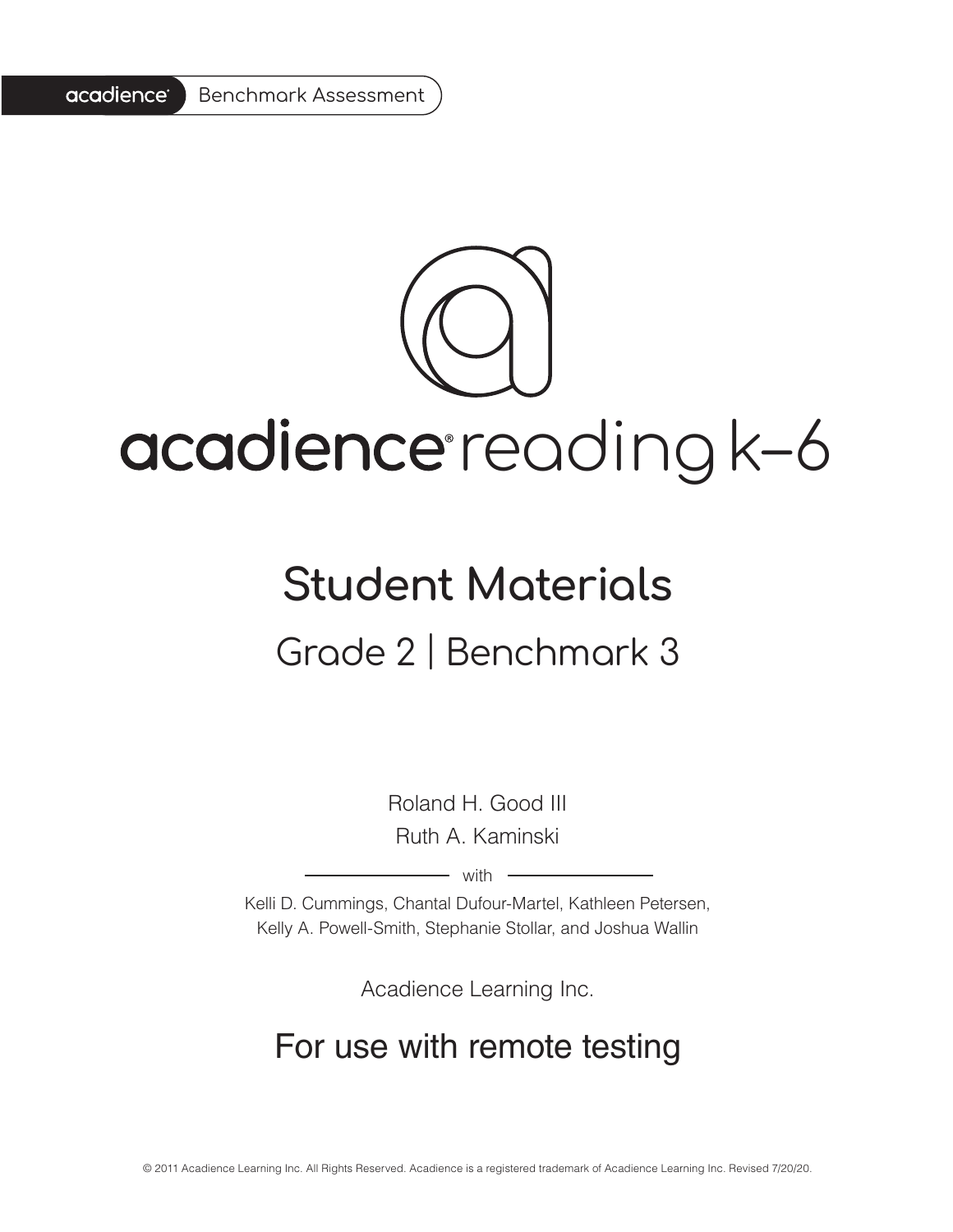### **Gavin's Jump**

It was the first day of summer vacation. Gavin was excited. He had decided to jump off the diving board at the community pool!

Last summer, many of Gavin's friends jumped off the diving board. Gavin watched them, but he knew he was not ready to jump. Instead, he practiced his swimming strokes while they took turns jumping off the diving board. Then they all swam and played together.

When Gavin woke up this morning, he knew he was ready to jump off the diving board. He was looking forward to it. He hopped out of bed and went to the kitchen to eat some oatmeal.

Just then, Gavin's uncle came into the kitchen for his coffee. He told Gavin they could go to the pool that afternoon. When Gavin told his uncle that he planned to jump off the diving board, his uncle patted him on the shoulder. "I know you can do it," he said encouragingly.

Finally it was time to go to the pool. When Gavin arrived, his friends were already there. He surprised them by saying he was going to the diving board. Gavin waited in line. His friends stood behind him. When it was his turn, he walked out to the edge of the diving board. He saw his uncle smile at him. He heard his friends saying, "You can do it!" Gavin counted to three and jumped into the water. He shot up to the surface with a huge smile on his face. He could not wait to jump again!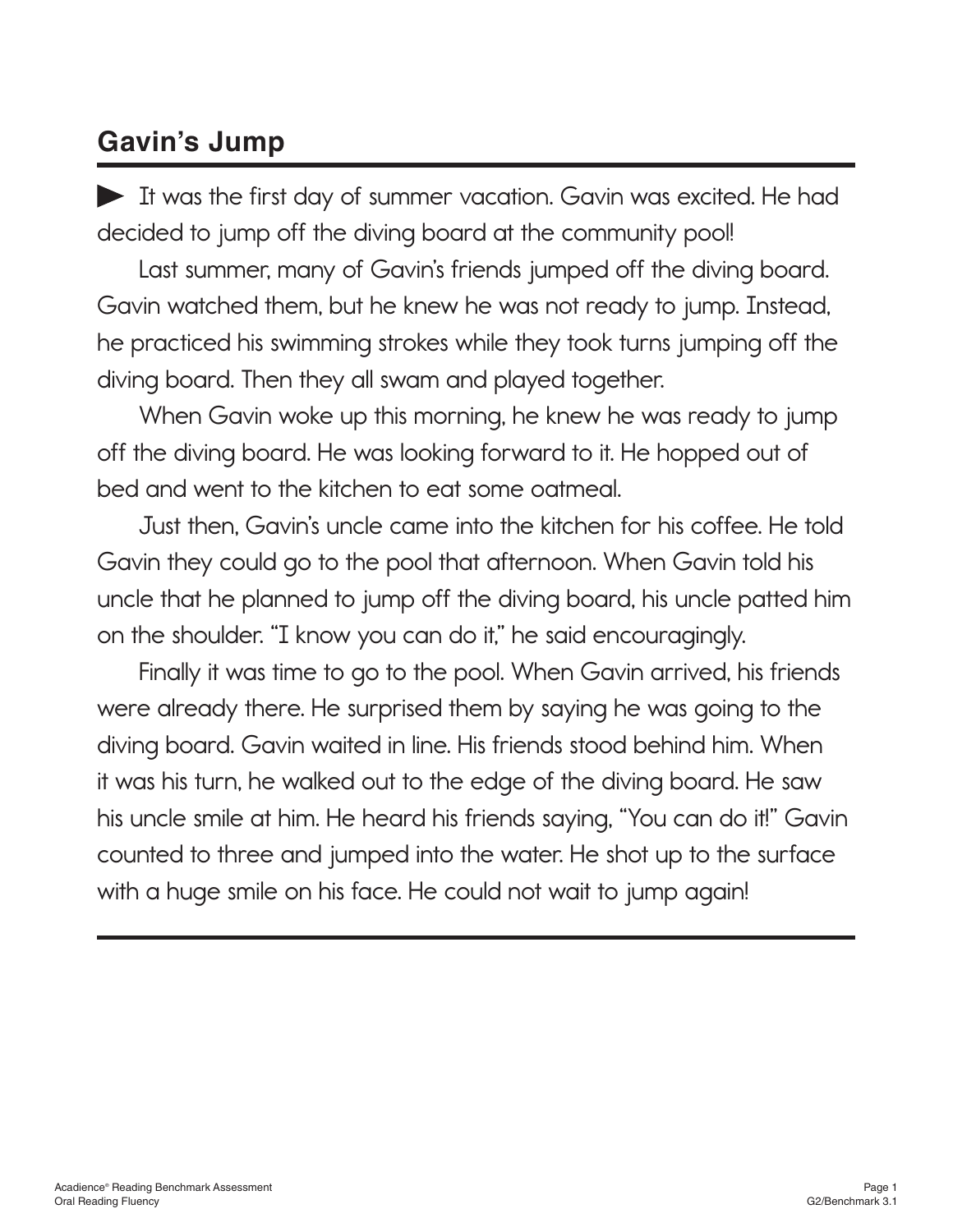### **The New Year**

The first day of the year is a special day. People around the world celebrate the New Year in different ways. In some places, people watch fireworks. In other places, there are parades with people in colorful costumes. In our country, people often celebrate by having a party. People count down the seconds until midnight when the New Year starts. Then they blow horns and make a lot of noise.

In some places, people make special New Year's bread. When the bread is being made, the baker puts a gold coin in the dough. The coin gets mixed up in the bread dough and is baked inside the bread. No one knows where the coin is. After the bread is baked, it is cut into pieces. It is lucky to get the piece of bread with the coin. All of the people chew carefully. They wonder who the lucky person will be.

In the country of Denmark, people save their broken dishes all year. On New Year's Eve, they throw the broken dishes at friends' doors. If you wake up on the first day of the New Year and find a lot of broken dishes, you are happy. Finding a lot of dishes means you have many friends.

How do you celebrate the New Year? Maybe you would like to try one of these customs with your family.